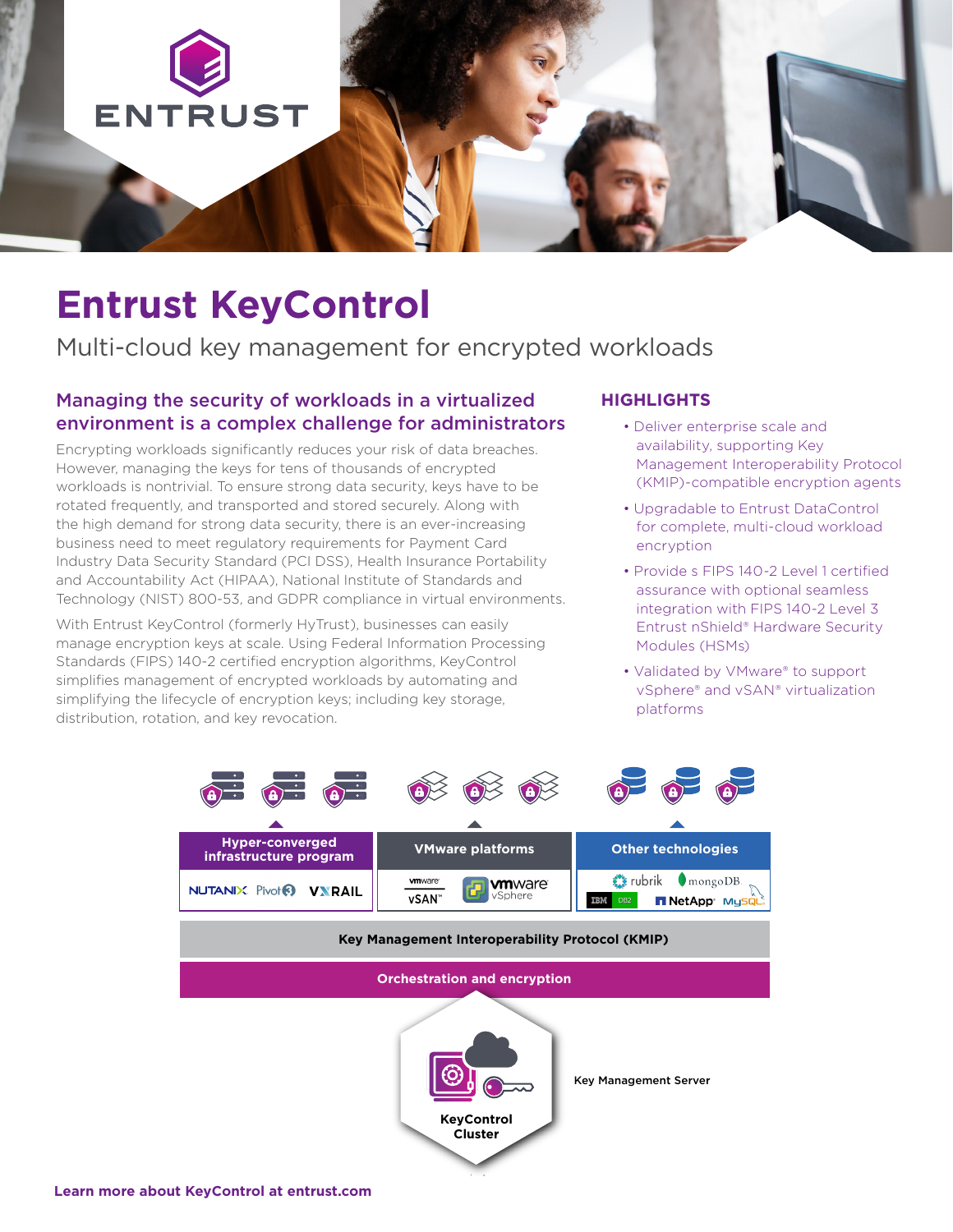#### **KEY FEATURES & BENEFITS**

#### **Universal key management for KMIP clients**

KeyControl is a VMware-certified, scalable, and featurerich KMIP server that simplifies key lifecycle management for encrypted workloads. It serves as a KMS for VMware vSphere and vSAN encrypted clients, and other KMIP compatible products such as NetApp, Nutanix, Pivot3, DB2, MySQL and MongoDB.

#### **KMIP multi-tenancy support**

Allows administrators to isolate different tenant environments for security and compliance.

#### **Enterprise scalability and performance**

KeyControl manages the encryption keys for all of your virtual machines and encrypted data stores and can scale to support thousands of encrypted workloads in large deployments. Up to eight key managers can be added to a cluster.

## **Enhanced multi-cloud workload encryption**

KeyControl is easily upgraded to Entrust DataControl, which enables multi-cloud workload encryption and policy-based key management. It ensures policies are enforced, even when moving across cloud platforms – from installation, upon boot, until each workload is securely decommissioned.

#### **Platform support**

- Private cloud platforms: vSphere, vCloud Air (OVH), VCE, VxRail, Pivot3, NetApp, Nutanix
- Public cloud platforms: AWS, IBM Cloud, Microsoft Azure, VMware Cloud (VMC) on AWS, Google Cloud Platform (GCP)
- Hypervisor support: ESXi, Hyper-V, Xen, AWS, Azure

### **Operating system support**

CentOS, Red Hat Enterprise Linux, Ubuntu, SUSE Linux Enterprise Server, Oracle Linux, AWS Linux, Windows Server Core 2012 and 2016, Windows Server 2012 and 2016, Windows 7, 8, 8.1, and 10

### **Deployment media**

ISO, OVA (Open Virtual Appliance), AMI (Amazon Web Services marketplace), or VHD (Microsoft Azure marketplace)

## Technical specifications

- VMware certified KMS for vSphere 6.5, 6.7, and 7.0; vSAN 6.6, 6.7, and 7.0; and vSphere Trust Authority 7.0
- Supports KMIP 1.1 1.4
- High availability (HA) support with active-active cluster (up to 8 KMS servers per cluster)
- FIPS 140-2 Level 1 Certified
- FIPS 140-2 Level 3 compliance via Entrust nShield HSM on premises or as a service
- Enables the use of Virtual Trusted Platform Module (vTPM) cryptoprocessors in your VMs
- Supports the use of TLS 1.2 between all registered clients

Entrust KeyControl is part of a suite of data encryption, multi-cloud key management and virtual machine and containerized workload security policy compliance products. See table on next page for details.